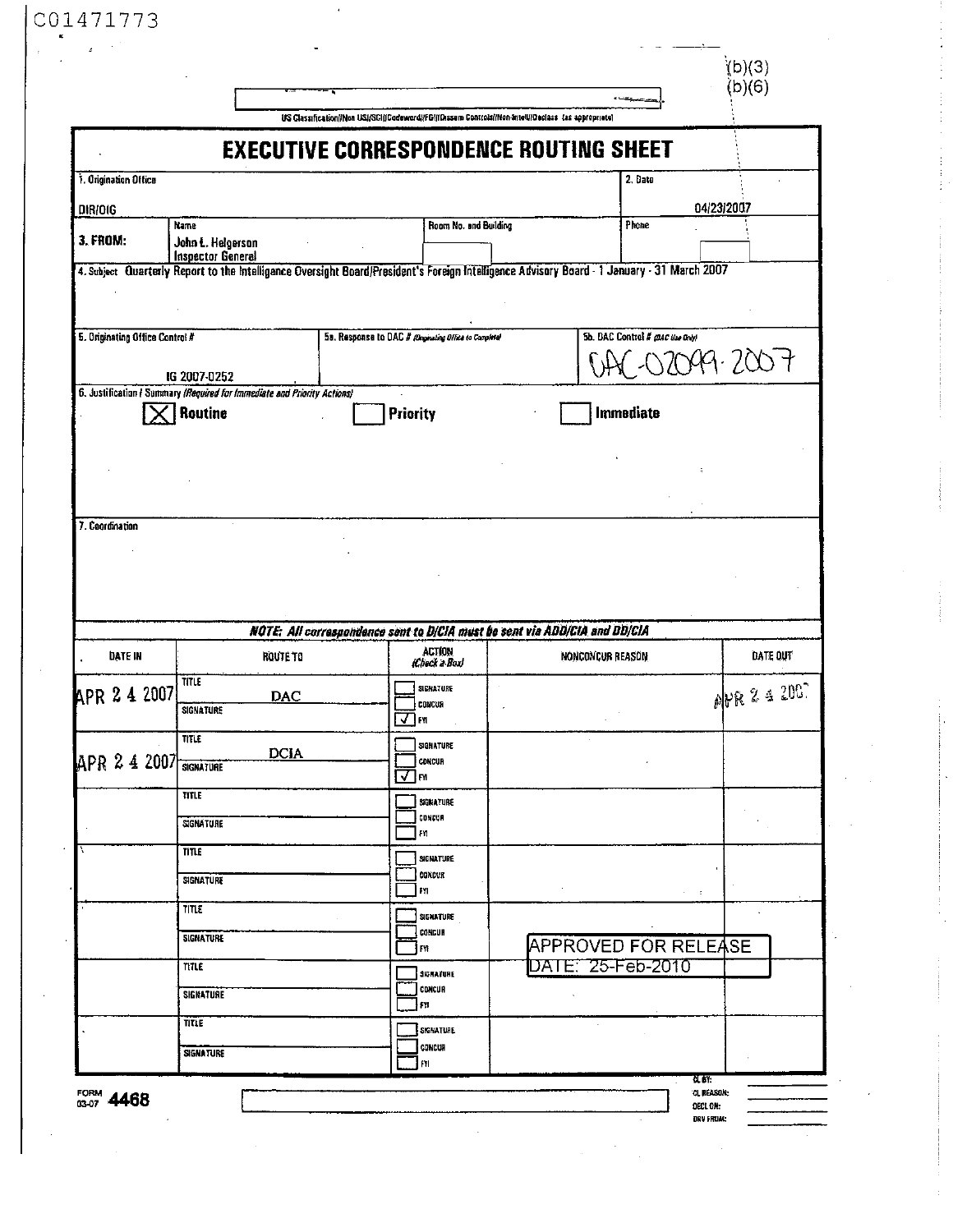Central Intelligence Agency



INSPECTOR GENERAL *¿Ló à* 

**Wuhingtm, D.C. 20505** Inspector General 703-874-2555

**DAC** 

**23 April 2007** 

**Ms. Darlene M. Connelly General Counsel President's Foreign Intelligence Advisory Board New Executive Office Building Washington, D.C. 20503** 

**Dear Ms. Connelly:** 

C01471773

**This report is submitted pursuant to Section 2.4 of Executive Order 12863 and guidance from the Assistant to the President for National Security Affairs dated 18 August 2006. It covers the period from 1 January to 31 March 2007. This quarter, we have identified no matters that meet the standard of Executive Order 12863 or may be of general interest to the Board.** 

**Please let me know if the Board has questions with regard to our work or if I may be of assistance in any way.** 

**Sincerely,** 

John L. Helgerson